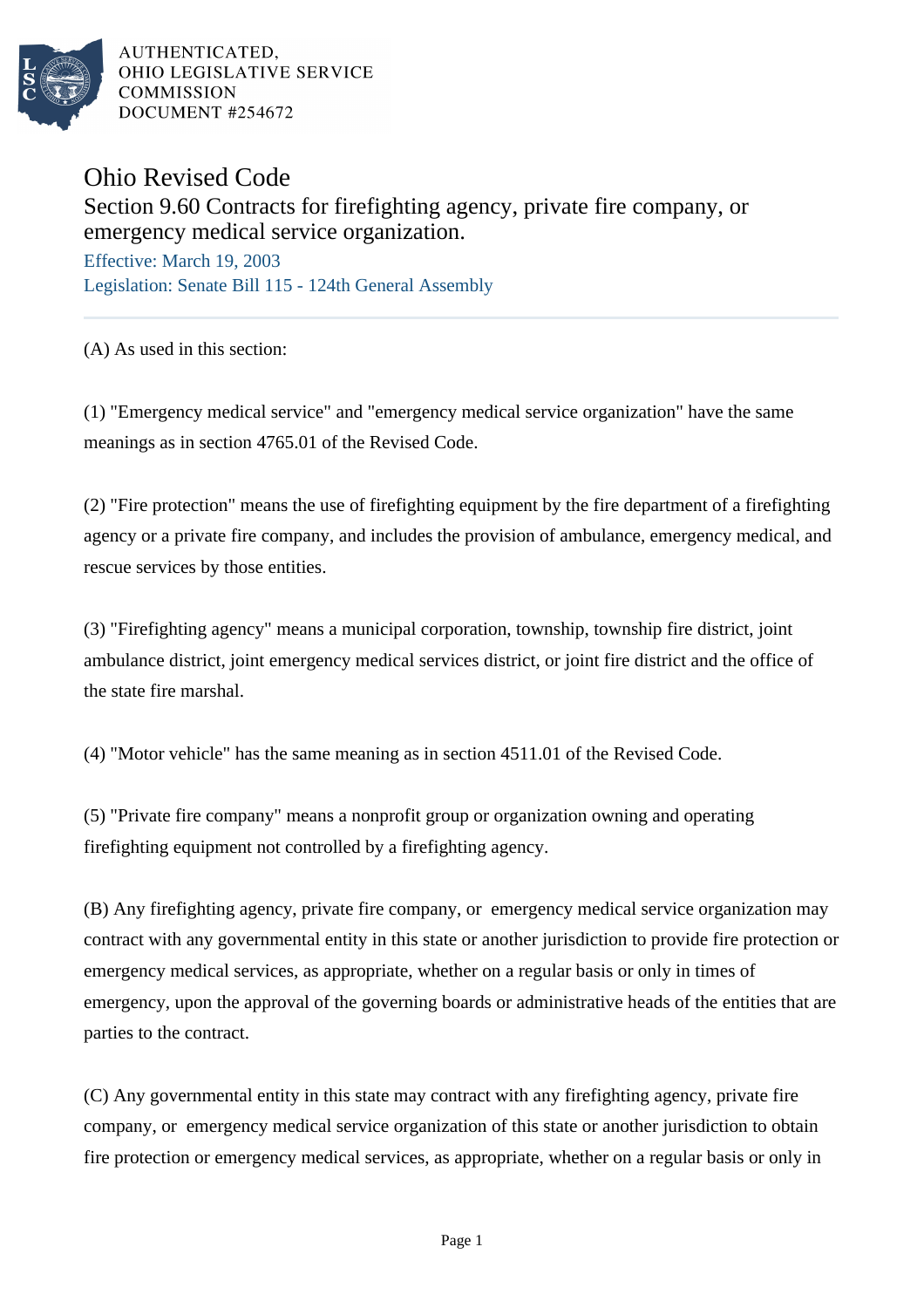

## AUTHENTICATED, OHIO LEGISLATIVE SERVICE **COMMISSION** DOCUMENT #254672

times of emergency, upon the approval of the governing boards or administrative heads of the entities that are parties to the contract.

(D)(1) Any firefighting agency other than the office of the state fire marshal, private fire company, or emergency medical service organization may provide fire protection or emergency medical services, as appropriate, to any governmental entity in this state or another jurisdiction, without a contract to provide fire protection or emergency medical services, upon the approval of the governing board of the agency, company, or organization and upon authorization by an officer or employee of the agency, company, or organization designated by that individual's title, office, or position pursuant to the authorization of the governing board of the agency, company, or organization.

(2) The office of the state fire marshal may provide fire protection or emergency medical services, as appropriate, to any governmental entity, firefighting agency, private fire company, or emergency medical service organization in this state or another jurisdiction, without a contract to provide fire protection or emergency medical services, upon the authorization of the state fire marshal.

(E) Chapter 2744. of the Revised Code, insofar as it is applicable to the operation of fire departments or emergency medical service organizations, applies to a political subdivision that is operating a fire department or emergency medical service organization, and to the members of the fire department or emergency medical service organization, when the members are rendering service pursuant to this section outside the boundaries of the political subdivision.

Members acting outside the boundaries of the political subdivision that is operating the fire department or emergency medical service organization may participate in any pension or indemnity fund established by the political subdivision to the same extent as while acting within the boundaries of the political subdivision, and are entitled to all the rights and benefits of Chapter 4123. of the Revised Code, to the same extent as while performing service within the boundaries of the political subdivision.

(F) A private fire company or private, nonprofit emergency medical service organization providing service pursuant to this section to a governmental entity in this state or another jurisdiction has the same immunities and defenses in a civil action that a political subdivision has under section 2744.02